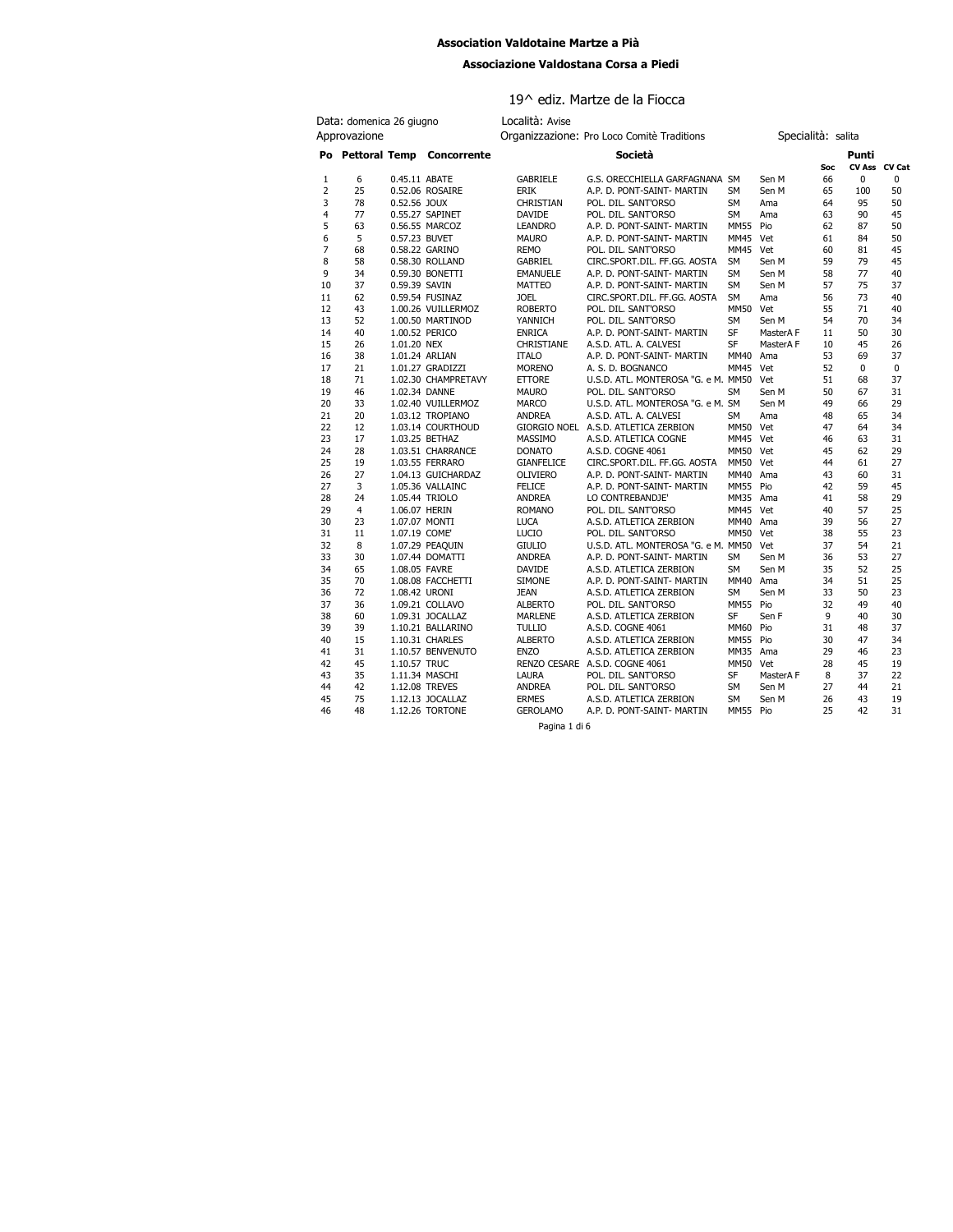## 19^ ediz. Martze de la Fiocca

| Data: domenica 26 giugno |                      | Località: Avise |                                     |                                            |                                                         |                        |                    |                      |               |          |
|--------------------------|----------------------|-----------------|-------------------------------------|--------------------------------------------|---------------------------------------------------------|------------------------|--------------------|----------------------|---------------|----------|
|                          | Approvazione         |                 |                                     | Organizzazione: Pro Loco Comitè Traditions |                                                         |                        | Specialità: salita |                      |               |          |
|                          |                      |                 | Po Pettoral Temp Concorrente        |                                            | Società                                                 |                        |                    |                      | Punti         |          |
|                          |                      |                 |                                     |                                            |                                                         |                        |                    | Soc                  | CV Ass CV Cat |          |
| 47                       | 69                   |                 | 1.12.28 RUARO                       | <b>DANIELE</b>                             | A.S.D. ATLETICA ZERBION                                 | <b>SM</b>              | Sen M              | 24                   | 41<br>40      | 18       |
| 48<br>49                 | 44<br>$\overline{7}$ |                 | 1.13.14 ARCARO                      | <b>GIANLUCA</b><br><b>JESSICA</b>          | CIRC.SPORT.DIL. FF.GG. AOSTA<br>A.S.D. ATLETICA ZERBION | <b>SM</b><br><b>SF</b> | Sen M<br>Sen F     | 23<br>$\overline{7}$ | 34            | 17<br>26 |
| 50                       | 2                    |                 | 1.13.54 JACQUEMOD<br>1.13.58 UBOLDI | <b>DANIELE</b>                             | AMATORI ATL. CASORATE                                   | MM50 Vet               |                    | 22                   | $\Omega$      | $\Omega$ |
| 51                       | 56                   |                 | 1.14.26 FERRARIS                    | <b>STEFANO</b>                             | A.S.D. COGNE 4061                                       | MM50 Vet               |                    | 21                   | 39            | 18       |
| 52                       | 74                   |                 | 1.15.22 PELLISSIER                  | <b>DIEGO</b>                               | CIRC.SPORT.DIL. FF.GG. AOSTA                            | MM45 Vet               |                    | 20                   | 38            | 17       |
| 53                       | 64                   |                 | 1.15.41 VITTON MEA                  | <b>ELISA</b>                               | A.S.D. ATLETICA COGNE                                   | <b>SF</b>              | Sen F              | 6                    | 31            | 22       |
| 54                       | 50                   |                 | 1.16.10 SACCHETTO                   | <b>PATRICK</b>                             | A.P. D. PONT-SAINT- MARTIN                              | <b>SM</b>              | Sen M              | 19                   | 37            | 16       |
| 55                       | 47                   |                 | 1.16.15 PERRUQUET                   | <b>NADIA</b>                               | A.P. D. PONT-SAINT- MARTIN                              | <b>MF35</b>            | MasterA F          | 5                    | 29            | 19       |
| 56                       | 76                   |                 | 1.16.34 OLLIER                      | <b>REMO</b>                                | A.P. D. PONT-SAINT- MARTIN                              | <b>MM50</b>            | Vet                | 18                   | 36            | 16       |
| 57                       | 57                   | 1.16.46 REY     |                                     | <b>CLAUDIO</b>                             | A.S.D. ATLETICA COGNE                                   | <b>MM55</b>            | Pio                | 17                   | 35            | 29       |
| 58                       | 49                   |                 | 1.16.46 MONTANELLI                  | <b>MOIRA</b>                               | A.S.D. ATLETICA ZERBION                                 | <b>SF</b>              | Sen F              | $\overline{4}$       | 27            | 19       |
| 59                       | 55                   |                 | 1.17.45 BETEMPS                     | <b>MASSIMO</b>                             | POL. DIL. SANT'ORSO                                     | MM50 Vet               |                    | 16                   | 34            | 15       |
| 60                       | 14                   |                 | 1.20.29 MARTIN                      | <b>FRANCESCO</b>                           | POL. DIL. SANT'ORSO                                     | MM65                   | Sup P              | 15                   | 33            | 50       |
| 61                       | 73                   |                 | 1.20.44 SALICE                      | <b>LORIS</b>                               | A.S.D. ATLETICA ZERBION                                 | MM35                   | Ama                | 14                   | 32            | 21       |
| 62                       | 59                   | 1.20.48 BOUC    |                                     | <b>GENNY</b>                               | A.S.D. ATLETICA ZERBION                                 | <b>SF</b>              | Sen F              | 3                    | 25            | 16       |
| 63                       | 9                    |                 | 1.20.56 BEVILACQUA                  | <b>GIUSEPPE</b>                            | POL. DIL. SANT'ORSO                                     | MM40                   | Ama                | 13                   | 31            | 19       |
| 64                       | 32                   | 1.20.56 SERGI   |                                     | <b>ANTONINO</b>                            | A.S.D. ATLETICA ZERBION                                 | MM40                   | Ama                | 12                   | 30            | 18       |
| 65                       | 22                   |                 | 1.21.25 SGARBOSSA                   | <b>MASSIMO</b>                             | A.S.D. ATLETICA ZERBION                                 | MM40                   | Ama                | 11                   | 29            | 17       |
| 66                       | 18                   |                 | 1.21.42 BETHAZ                      | <b>STEPHANIE</b>                           | POL. DIL. SANT'ORSO                                     | <b>SF</b>              | Sen F              | $\overline{2}$       | 23            | 14       |
| 67                       | 29                   |                 | 1.22.50 DOMAINE                     | <b>AUGUSTO</b>                             | POL. DIL. SANT'ORSO                                     | MM55 Pio               |                    | 10                   | 28            | 27       |
| 68                       | 51                   |                 | 1.26.00 CERISE                      | LUIGINO                                    | A.P. D. PONT-SAINT- MARTIN                              | MM65                   | Sup P              | 9                    | 27            | 45       |
| 69                       | 61                   |                 | 1.27.39 DESANDRE'                   | <b>VALTER</b>                              | A.P. D. PONT-SAINT- MARTIN                              | MM45 Vet               |                    | 8                    | 26            | 14       |
| 70                       | 13                   |                 | 1.28.23 SCALAMBRA                   | <b>MICHELE</b>                             | A.S.D. ATLETIC TEAM 2000                                | MM45 Vet               |                    | $\overline{7}$       | $\Omega$      | $\Omega$ |
| 71                       | 53                   |                 | 1.30.25 PERRET                      | <b>VINCENZO</b>                            | A.S.D. ATLETICA ZERBION                                 | MM75 Sup P             |                    | 6                    | 25            | 40       |
| 72                       | 41                   |                 | 1.31.39 DELLA SCHIAVA               | <b>LIONELLO</b>                            | POL. DIL. SANT'ORSO                                     | MM65                   | Sup P              | 5                    | 24            | 37       |
| 73                       | 66                   | 1.32.28 ZUS     |                                     | PIER PAOLO                                 | A.S.D. ATLETICA ZERBION                                 | <b>SM</b>              | Sen M              | 4                    | 23            | 15       |
| 74                       | 10                   |                 | 1.33.57 TARCHETTI                   | <b>ALDO</b>                                | A.S.D. ATLETICA COGNE                                   | MM55 Pio               |                    | 3                    | 22            | 25       |
| 75                       | 1                    |                 | 1.35.57 CHINCHERE'                  | <b>AUGUSTO</b>                             | POL. DIL. SANT'ORSO                                     | MM70                   | Sup P              | 2                    | 21            | 34       |
| 76                       | 54                   |                 | 1.44.43 DORIGATO                    | NATHALIE                                   | A.S.D. ATL. A. CALVESI                                  | <b>SF</b>              | Sen F              | $\mathbf{1}$         | 21            | 12       |
| 77                       | 16                   |                 | 1.52.52 FORNONI                     | <b>FRANCESCO</b>                           | A.S.D. ATLETICA ZERBION                                 | MM60                   | Pio                | $\mathbf{1}$         | 20            | 23       |

Pagina 2 di 6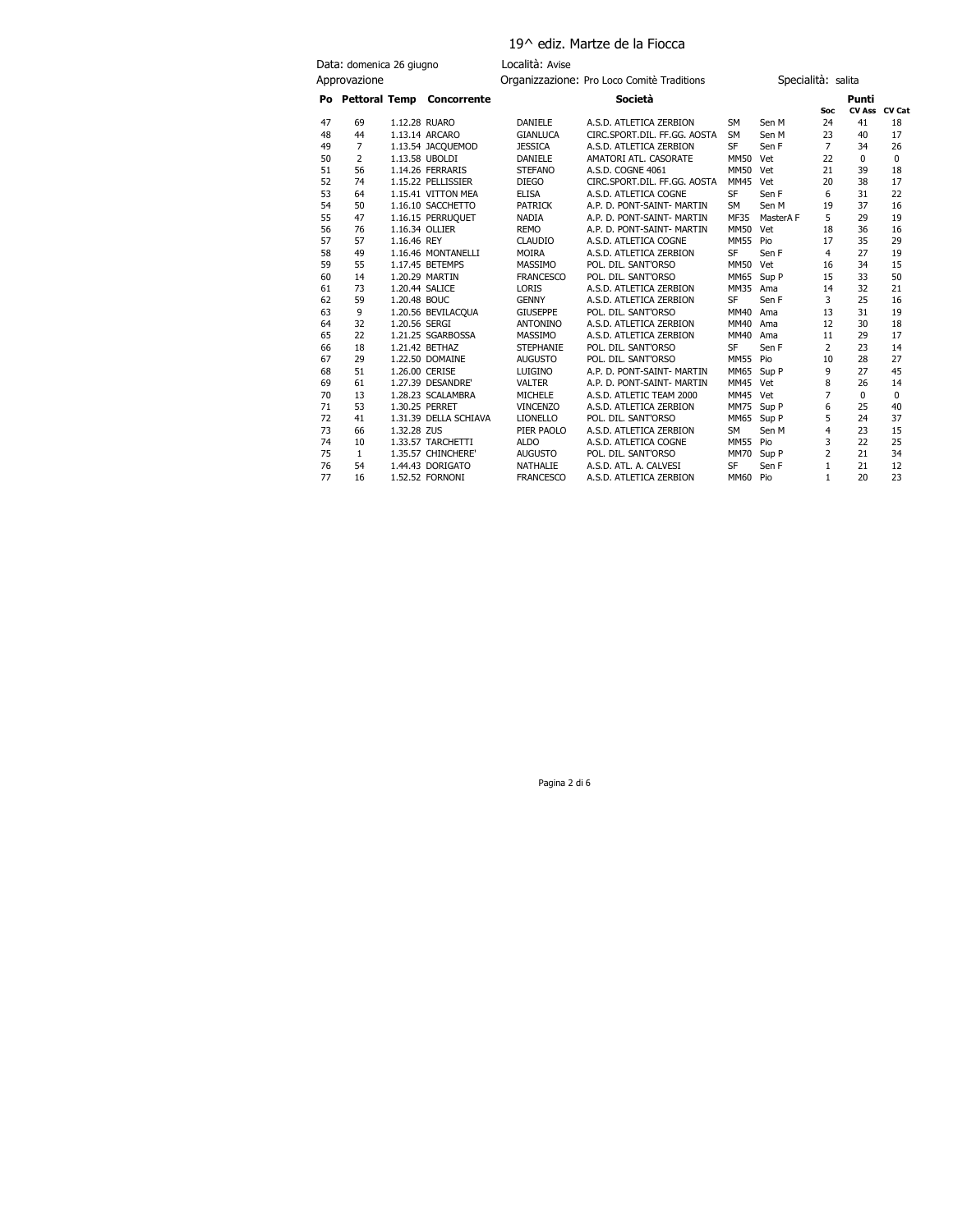# 19^ ediz. Martze de la Fiocca

| Data: domenica 26 giugno |                 |  | Località: Avise                      |                                            |                           |                                                       |                        |                    |          |               |
|--------------------------|-----------------|--|--------------------------------------|--------------------------------------------|---------------------------|-------------------------------------------------------|------------------------|--------------------|----------|---------------|
| Approvazione             |                 |  |                                      | Organizzazione: Pro Loco Comitè Traditions |                           |                                                       |                        | Specialità: salita |          |               |
|                          |                 |  | Po Pettoral Temp Concorrente         |                                            |                           | Società                                               |                        | Soc                | Punti    | CV Ass CV Cat |
| Sen F                    |                 |  | Km. 8                                |                                            |                           |                                                       |                        |                    |          |               |
| 1                        | 60              |  | 1.09.31 JOCALLAZ                     |                                            | <b>MARLENE</b>            | A.S.D. ATLETICA ZERBION                               | SF                     | 9                  | 40       | 30            |
| $\overline{2}$           | $\overline{7}$  |  | 1.13.54 JACQUEMOD                    |                                            | <b>JESSICA</b>            | A.S.D. ATLETICA ZERBION                               | SF                     | $\overline{7}$     | 34       | 26            |
| 3                        | 64              |  | 1.15.41 VITTON MEA                   |                                            | <b>ELISA</b>              | A.S.D. ATLETICA COGNE                                 | SF                     | 6                  | 31       | 22            |
| 4                        | 49              |  | 1.16.46 MONTANELLI                   |                                            | <b>MOIRA</b>              | A.S.D. ATLETICA ZERBION                               | <b>SF</b>              | 4                  | 27       | 19            |
| 5                        | 59              |  | 1.20.48 BOUC                         |                                            | <b>GENNY</b>              | A.S.D. ATLETICA ZERBION                               | SF                     | 3                  | 25       | 16            |
| 6                        | 18              |  | 1.21.42 BETHAZ                       |                                            | <b>STEPHANIE</b>          | POL. DIL. SANT'ORSO                                   | SF                     | $\overline{2}$     | 23       | 14            |
| $\overline{7}$           | 54              |  | 1.44.43 DORIGATO                     |                                            | NATHALIE                  | A.S.D. ATL. A. CALVESI                                | <b>SF</b>              | $\mathbf{1}$       | 21       | 12            |
|                          | <b>MasterAF</b> |  | Km. 8                                |                                            |                           |                                                       |                        |                    |          |               |
| $\mathbf{1}$             | 40              |  | 1.00.52 PERICO                       |                                            | <b>ENRICA</b>             | A.P. D. PONT-SAINT- MARTIN                            | SF                     | 11                 | 50       | 30            |
| $\overline{2}$           | 26              |  | 1.01.20 NEX                          |                                            | CHRISTIANE                | A.S.D. ATL. A. CALVESI                                | SF                     | 10                 | 45       | 26            |
| 3                        | 35              |  | 1.11.34 MASCHI                       |                                            | LAURA                     | POL. DIL. SANT'ORSO                                   | <b>SF</b>              | 8                  | 37       | 22            |
| $\overline{4}$           | 47              |  | 1.16.15 PERRUQUET                    |                                            | <b>NADIA</b>              | A.P. D. PONT-SAINT- MARTIN                            | <b>MF35</b>            | 5                  | 29       | 19            |
| Sen M                    |                 |  | Km. 8                                |                                            |                           |                                                       |                        |                    |          |               |
| $\mathbf{1}$             | 6               |  | 0.45.11 ABATE                        |                                            | <b>GABRIELE</b>           | G.S. ORECCHIELLA GARFAGNANA                           | <b>SM</b>              | 66                 | $\Omega$ | $\mathbf 0$   |
| 2                        | 25              |  | 0.52.06 ROSAIRE                      |                                            | <b>ERIK</b>               | A.P. D. PONT-SAINT- MARTIN                            | <b>SM</b>              | 65                 | 100      | 50            |
| 3                        | 58              |  | 0.58.30 ROLLAND                      |                                            | <b>GABRIEL</b>            | CIRC.SPORT.DIL. FF.GG. AOSTA                          | <b>SM</b>              | 59                 | 79       | 45            |
| $\overline{4}$<br>5      | 34              |  | 0.59.30 BONETTI                      |                                            | <b>EMANUELE</b>           | A.P. D. PONT-SAINT- MARTIN                            | <b>SM</b>              | 58                 | 77<br>75 | 40            |
| 6                        | 37<br>52        |  | 0.59.39 SAVIN<br>1.00.50 MARTINOD    |                                            | <b>MATTEO</b><br>YANNICH  | A.P. D. PONT-SAINT- MARTIN<br>POL. DIL. SANT'ORSO     | <b>SM</b><br><b>SM</b> | 57<br>54           | 70       | 37<br>34      |
| $\overline{7}$           | 46              |  | 1.02.34 DANNE                        |                                            | <b>MAURO</b>              | POL. DIL. SANT'ORSO                                   | <b>SM</b>              | 50                 | 67       | 31            |
| 8                        | 33              |  | 1.02.40 VUILLERMOZ                   |                                            | <b>MARCO</b>              | U.S.D. ATL. MONTEROSA "G. e M.                        | <b>SM</b>              | 49                 | 66       | 29            |
| 9                        | 30              |  | 1.07.44 DOMATTI                      |                                            | <b>ANDREA</b>             | A.P. D. PONT-SAINT- MARTIN                            | <b>SM</b>              | 36                 | 53       | 27            |
| 10                       | 65              |  | 1.08.05 FAVRE                        |                                            | DAVIDE                    | A.S.D. ATLETICA ZERBION                               | <b>SM</b>              | 35                 | 52       | 25            |
| 11                       | 72              |  | 1.08.42 URONI                        |                                            | <b>JEAN</b>               | A.S.D. ATLETICA ZERBION                               | <b>SM</b>              | 33                 | 50       | 23            |
| 12                       | 42              |  | 1.12.08 TREVES                       |                                            | <b>ANDREA</b>             | POL. DIL. SANT'ORSO                                   | <b>SM</b>              | 27                 | 44       | 21            |
| 13                       | 75              |  | 1.12.13 JOCALLAZ                     |                                            | <b>ERMES</b>              | A.S.D. ATLETICA ZERBION                               | <b>SM</b>              | 26                 | 43       | 19            |
| 14                       | 69              |  | 1.12.28 RUARO                        |                                            | DANIELE                   | A.S.D. ATLETICA ZERBION                               | <b>SM</b>              | 24                 | 41       | 18            |
| 15                       | 44              |  | 1.13.14 ARCARO                       |                                            | <b>GIANLUCA</b>           | CIRC.SPORT.DIL. FF.GG. AOSTA                          | <b>SM</b>              | 23                 | 40       | 17            |
| 16                       | 50              |  | 1.16.10 SACCHETTO                    |                                            | <b>PATRICK</b>            | A.P. D. PONT-SAINT- MARTIN                            | <b>SM</b>              | 19                 | 37       | 16            |
| 17                       | 66              |  | 1.32.28 ZUS                          |                                            | PIER PAOLO                | A.S.D. ATLETICA ZERBION                               | <b>SM</b>              | 4                  | 23       | 15            |
| Ama                      |                 |  | $Km.$ 8                              |                                            |                           |                                                       |                        |                    |          |               |
| 1                        | 78              |  | 0.52.56 JOUX                         |                                            | CHRISTIAN                 | POL. DIL. SANT'ORSO                                   | <b>SM</b>              | 64                 | 95       | 50            |
| $\overline{2}$           | 77              |  | 0.55.27 SAPINET                      |                                            | DAVIDE                    | POL. DIL. SANT'ORSO                                   | <b>SM</b>              | 63                 | 90       | 45            |
| 3                        | 62              |  | 0.59.54 FUSINAZ                      |                                            | <b>JOEL</b>               | CIRC.SPORT.DIL. FF.GG. AOSTA                          | SM                     | 56                 | 73       | 40            |
| $\overline{4}$           | 38              |  | 1.01.24 ARLIAN                       |                                            | <b>ITALO</b>              | A.P. D. PONT-SAINT- MARTIN                            | <b>MM40</b>            | 53                 | 69       | 37            |
| 5                        | 20              |  | 1.03.12 TROPIANO                     |                                            | <b>ANDREA</b>             | A.S.D. ATL. A. CALVESI                                | <b>SM</b>              | 48                 | 65       | 34            |
| 6<br>$\overline{7}$      | 27<br>24        |  | 1.04.13 GUICHARDAZ<br>1.05.44 TRIOLO |                                            | OLIVIERO<br><b>ANDREA</b> | A.P. D. PONT-SAINT- MARTIN                            | MM40<br><b>MM35</b>    | 43<br>41           | 60<br>58 | 31<br>29      |
| 8                        | 23              |  | 1.07.07 MONTI                        |                                            | <b>LUCA</b>               | LO CONTREBANDJE'                                      | MM40                   | 39                 | 56       | 27            |
| 9                        | 70              |  | 1.08.08 FACCHETTI                    |                                            | <b>SIMONE</b>             | A.S.D. ATLETICA ZERBION<br>A.P. D. PONT-SAINT- MARTIN | MM40                   | 34                 | 51       | 25            |
| 10                       | 31              |  | 1.10.57 BENVENUTO                    |                                            | <b>ENZO</b>               | A.S.D. ATLETICA ZERBION                               | <b>MM35</b>            | 29                 | 46       | 23            |
| 11                       | 73              |  | 1.20.44 SALICE                       |                                            | LORIS                     | A.S.D. ATLETICA ZERBION                               | <b>MM35</b>            | 14                 | 32       | 21            |
| 12                       | 9               |  | 1.20.56 BEVILACQUA                   |                                            | <b>GIUSEPPE</b>           | POL. DIL. SANT'ORSO                                   | MM40                   | 13                 | 31       | 19            |
| 13                       | 32              |  | 1.20.56 SERGI                        |                                            | <b>ANTONINO</b>           | A.S.D. ATLETICA ZERBION                               | <b>MM40</b>            | 12                 | 30       | 18            |
| 14                       | 22              |  | 1.21.25 SGARBOSSA                    |                                            | MASSIMO                   | A.S.D. ATLETICA ZERBION                               | MM40                   | 11                 | 29       | 17            |
| <b>Vet</b>               |                 |  | Km. 8                                |                                            |                           |                                                       |                        |                    |          |               |
| 1                        | 5               |  | 0.57.23 BUVET                        |                                            | <b>MAURO</b>              | A.P. D. PONT-SAINT- MARTIN                            | MM45                   | 61                 | 84       | 50            |
| 2                        | 68              |  | 0.58.22 GARINO                       |                                            | <b>REMO</b>               | POL. DIL. SANT'ORSO                                   | MM45                   | 60                 | 81       | 45            |

Pagina 3 di 6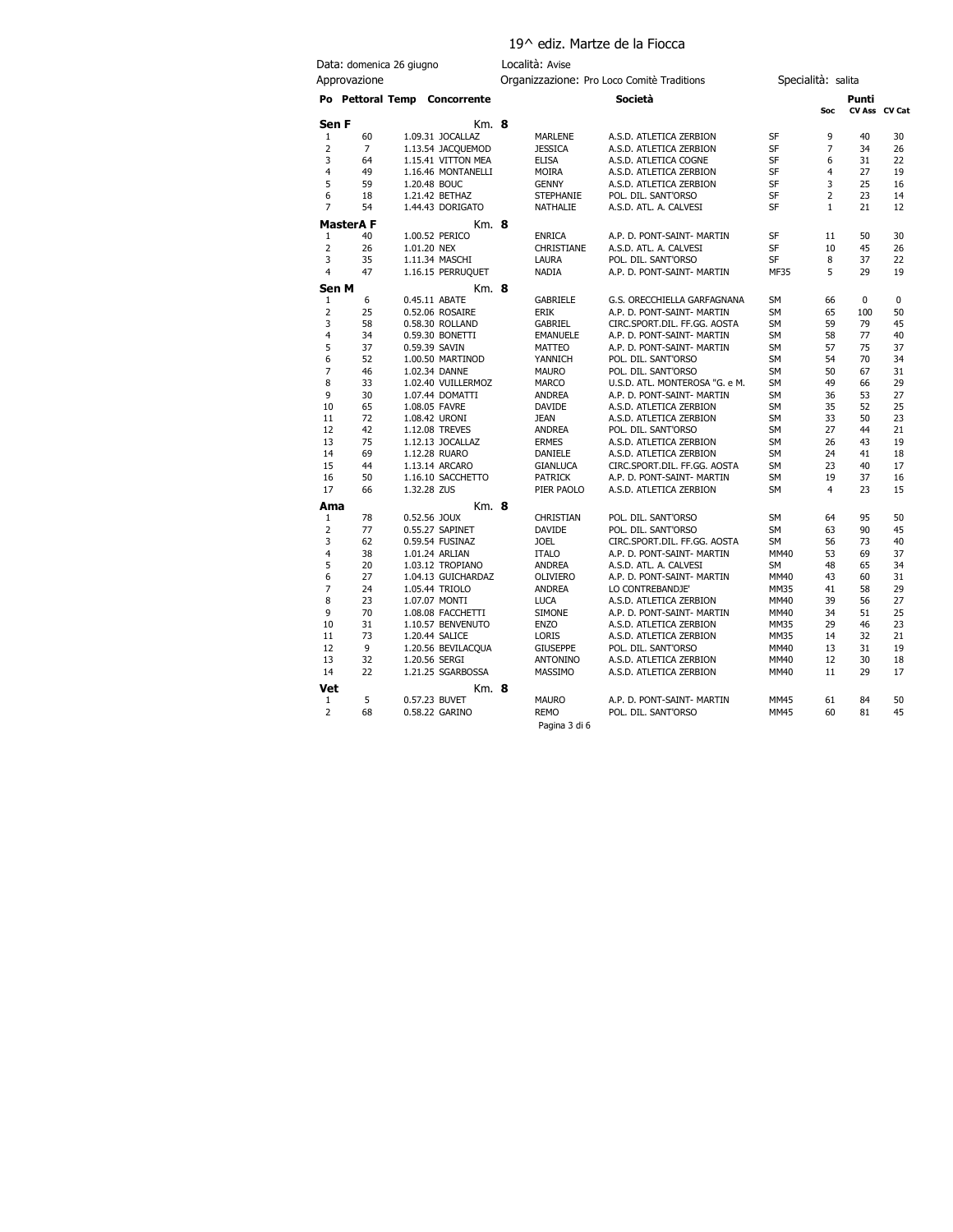# 19^ ediz. Martze de la Fiocca

|                | Data: domenica 26 giugno |              |                              | Località: Avise     |                                            |             |                    |             |               |
|----------------|--------------------------|--------------|------------------------------|---------------------|--------------------------------------------|-------------|--------------------|-------------|---------------|
|                | Approvazione             |              |                              |                     | Organizzazione: Pro Loco Comitè Traditions |             | Specialità: salita |             |               |
|                |                          |              | Po Pettoral Temp Concorrente |                     | Società                                    |             |                    | Punti       |               |
|                |                          |              |                              |                     |                                            |             | Soc                |             | CV Ass CV Cat |
| 3              | 43                       |              | 1.00.26 VUILLERMOZ           | <b>ROBERTO</b>      | POL. DIL. SANT'ORSO                        | <b>MM50</b> | 55                 | 71          | 40            |
| 4              | 21                       |              | 1.01.27 GRADIZZI             | <b>MORENO</b>       | A. S. D. BOGNANCO                          | <b>MM45</b> | 52                 | $\mathbf 0$ | 0             |
| 5              | 71                       |              | 1.02.30 CHAMPRETAVY          | <b>ETTORE</b>       | U.S.D. ATL. MONTEROSA "G. e M.             | MM50        | 51                 | 68          | 37            |
| 6              | 12                       |              | 1.03.14 COURTHOUD            | <b>GIORGIO NOEL</b> | A.S.D. ATLETICA ZERBION                    | <b>MM50</b> | 47                 | 64          | 34            |
| 7              | 17                       |              | 1.03.25 BETHAZ               | MASSIMO             | A.S.D. ATLETICA COGNE                      | <b>MM45</b> | 46                 | 63          | 31            |
| 8              | 28                       |              | 1.03.51 CHARRANCE            | <b>DONATO</b>       | A.S.D. COGNE 4061                          | <b>MM50</b> | 45                 | 62          | 29            |
| 9              | 19                       |              | 1.03.55 FERRARO              | <b>GIANFELICE</b>   | CIRC.SPORT.DIL. FF.GG. AOSTA               | <b>MM50</b> | 44                 | 61          | 27            |
| 10             | $\overline{4}$           |              | 1.06.07 HERIN                | <b>ROMANO</b>       | POL. DIL. SANT'ORSO                        | <b>MM45</b> | 40                 | 57          | 25            |
| 11             | 11                       |              | 1.07.19 COME'                | LUCIO               | POL. DIL. SANT'ORSO                        | <b>MM50</b> | 38                 | 55          | 23            |
| 12             | 8                        |              | 1.07.29 PEAQUIN              | <b>GIULIO</b>       | U.S.D. ATL. MONTEROSA "G. e M.             | <b>MM50</b> | 37                 | 54          | 21            |
| 13             | 45                       | 1.10.57 TRUC |                              | <b>RENZO CESARE</b> | A.S.D. COGNE 4061                          | <b>MM50</b> | 28                 | 45          | 19            |
| 14             | $\overline{2}$           |              | 1.13.58 UBOLDI               | <b>DANIELE</b>      | AMATORI ATL. CASORATE                      | <b>MM50</b> | 22                 | $\Omega$    | $\mathbf 0$   |
| 15             | 56                       |              | 1.14.26 FERRARIS             | <b>STEFANO</b>      | A.S.D. COGNE 4061                          | <b>MM50</b> | 21                 | 39          | 18            |
| 16             | 74                       |              | 1.15.22 PELLISSIER           | <b>DIEGO</b>        | CIRC.SPORT.DIL. FF.GG. AOSTA               | <b>MM45</b> | 20                 | 38          | 17            |
| 17             | 76                       |              | 1.16.34 OLLIER               | <b>REMO</b>         | A.P. D. PONT-SAINT- MARTIN                 | MM50        | 18                 | 36          | 16            |
| 18             | 55                       |              | 1.17.45 BETEMPS              | MASSIMO             | POL. DIL. SANT'ORSO                        | <b>MM50</b> | 16                 | 34          | 15            |
| 19             | 61                       |              | 1.27.39 DESANDRE'            | <b>VALTER</b>       | A.P. D. PONT-SAINT- MARTIN                 | MM45        | 8                  | 26          | 14            |
| 20             | 13                       |              | 1.28.23 SCALAMBRA            | <b>MICHELE</b>      | A.S.D. ATLETIC TEAM 2000                   | <b>MM45</b> | $\overline{7}$     | $\Omega$    | $\Omega$      |
| Pio            |                          |              | Km. 8                        |                     |                                            |             |                    |             |               |
| 1              | 63                       |              | 0.56.55 MARCOZ               | <b>LEANDRO</b>      | A.P. D. PONT-SAINT- MARTIN                 | <b>MM55</b> | 62                 | 87          | 50            |
| $\overline{2}$ | 3                        |              | 1.05.36 VALLAINC             | <b>FELICE</b>       | A.P. D. PONT-SAINT- MARTIN                 | <b>MM55</b> | 42                 | 59          | 45            |
| 3              | 36                       |              | 1.09.21 COLLAVO              | <b>ALBERTO</b>      | POL. DIL. SANT'ORSO                        | <b>MM55</b> | 32                 | 49          | 40            |
| 4              | 39                       |              | 1.10.21 BALLARINO            | <b>TULLIO</b>       | A.S.D. COGNE 4061                          | MM60        | 31                 | 48          | 37            |
| 5              | 15                       |              | 1.10.31 CHARLES              | <b>ALBERTO</b>      | A.S.D. ATLETICA ZERBION                    | <b>MM55</b> | 30                 | 47          | 34            |
| 6              | 48                       |              | 1.12.26 TORTONE              | <b>GEROLAMO</b>     | A.P. D. PONT-SAINT- MARTIN                 | <b>MM55</b> | 25                 | 42          | 31            |
| $\overline{7}$ | 57                       | 1.16.46 REY  |                              | <b>CLAUDIO</b>      | A.S.D. ATLETICA COGNE                      | <b>MM55</b> | 17                 | 35          | 29            |
| 8              | 29                       |              | 1.22.50 DOMAINE              | <b>AUGUSTO</b>      | POL. DIL. SANT'ORSO                        | <b>MM55</b> | 10                 | 28          | 27            |
| 9              | 10                       |              | 1.33.57 TARCHETTI            | <b>ALDO</b>         | A.S.D. ATLETICA COGNE                      | <b>MM55</b> | 3                  | 22          | 25            |
| 10             | 16                       |              | 1.52.52 FORNONI              | <b>FRANCESCO</b>    | A.S.D. ATLETICA ZERBION                    | MM60        | $\mathbf{1}$       | 20          | 23            |
| Sup P          |                          |              | $Km.$ 8                      |                     |                                            |             |                    |             |               |
| 1              | 14                       |              | 1.20.29 MARTIN               | <b>FRANCESCO</b>    | POL. DIL. SANT'ORSO                        | MM65        | 15                 | 33          | 50            |
| $\overline{2}$ | 51                       |              | 1.26.00 CERISE               | LUIGINO             | A.P. D. PONT-SAINT- MARTIN                 | MM65        | 9                  | 27          | 45            |
| 3              | 53                       |              | 1.30.25 PERRET               | <b>VINCENZO</b>     | A.S.D. ATLETICA ZERBION                    | <b>MM75</b> | 6                  | 25          | 40            |
| 4              | 41                       |              | 1.31.39 DELLA SCHIAVA        | <b>LIONELLO</b>     | POL. DIL. SANT'ORSO                        | MM65        | 5                  | 24          | 37            |
| 5              | $\mathbf{1}$             |              | 1.35.57 CHINCHERE'           | <b>AUGUSTO</b>      | POL. DIL. SANT'ORSO                        | <b>MM70</b> | $\overline{2}$     | 21          | 34            |
|                |                          |              |                              |                     |                                            |             |                    |             |               |

Ritirati

| <b>Pettoral</b> | Motiv | Concorrente     |               | Società                      |
|-----------------|-------|-----------------|---------------|------------------------------|
| 67              | NA    | <b>CHEVRIER</b> | <b>XAVIER</b> | ATL. VALLI BERGAMASCHE LEFFE |

Pagina 4 di 6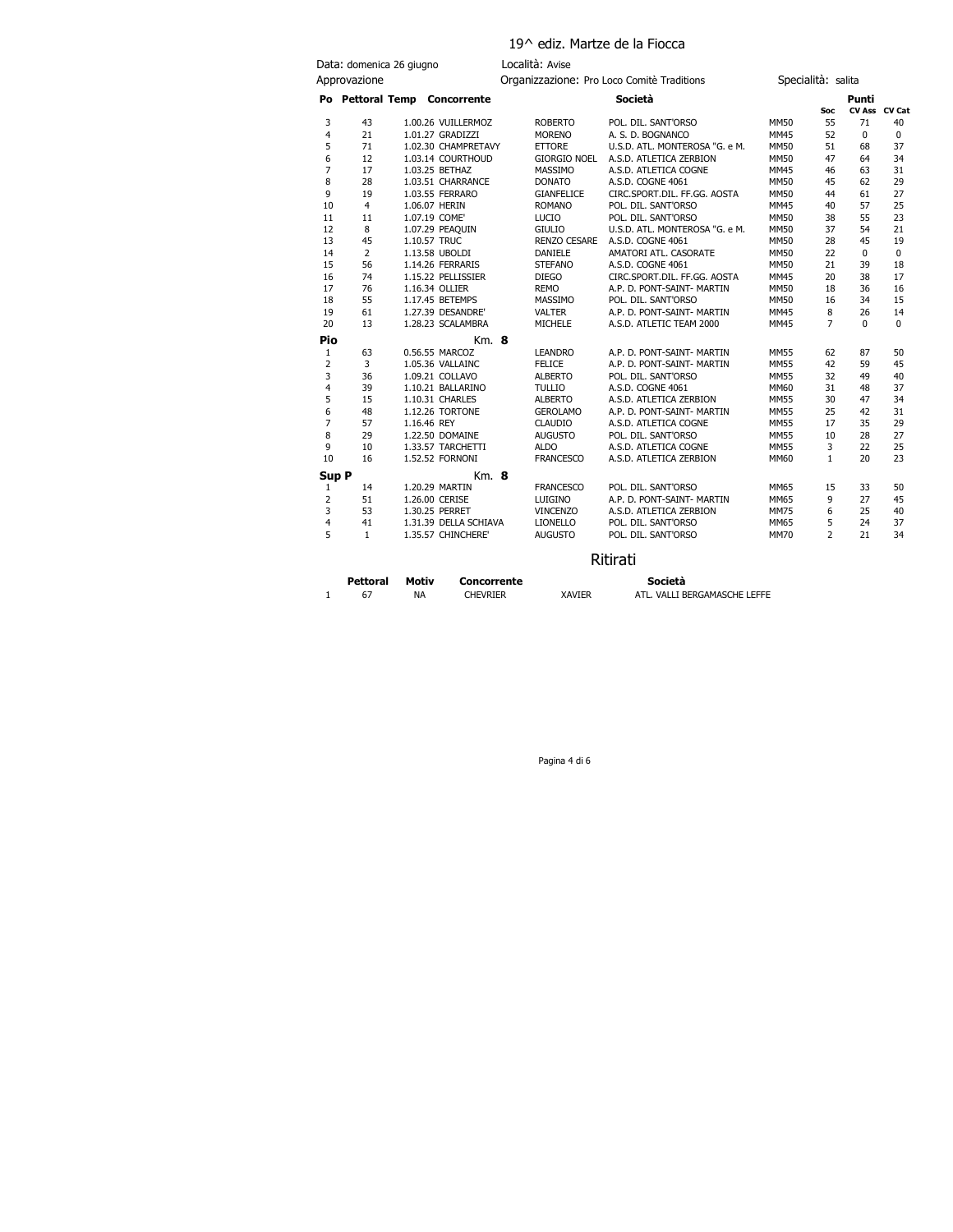|                   |                                      | 19^ ediz. Martze de la Fiocca                                 |                    |                        |
|-------------------|--------------------------------------|---------------------------------------------------------------|--------------------|------------------------|
| Approvazione      | Data: domenica 26 giugno             | Località: Avise<br>Organizzazione: Pro Loco Comitè Traditions | Specialità: salita |                        |
|                   | Po Pettoral Temp Concorrente         | Società                                                       | Soc:               | Punti<br>CV Ass CV Cat |
|                   |                                      | Classifica per Società Maschili                               |                    |                        |
| Posizione Società |                                      |                                                               | Punti              |                        |
|                   | A.P. D. PONT-SAINT- MARTIN           |                                                               | 511                |                        |
|                   | POL. DIL. SANT'ORSO                  |                                                               | 483                |                        |
| 3                 | A.S.D. ATLETICA ZERBION              |                                                               | 289                |                        |
| 4                 | CIRC.SPORT.DIL. FF.GG. AOSTA         |                                                               | 202                |                        |
| 5                 | U.S.D. ATL. MONTEROSA "G. e M. FOGU" |                                                               | 137                |                        |
| 6                 | A.S.D. COGNE 4061                    |                                                               | 125                |                        |
|                   | G.S. ORECCHIELLA GARFAGNANA          |                                                               | 66                 |                        |

Classifica per Società Femminili

|   | A.S.D. ATL. A. CALVESI |  |
|---|------------------------|--|
| 4 | POL. DIL. SANT'ORSO    |  |
|   | A.S.D. ATLETICA COGNE  |  |

Posizione Società<br>1 A.S.D. ATLETICA ZERBION 23 1 A.S.D. ATLETICA ZERBION 23<br>2 A.P. D. PONT-SAINT- MARTIN 2007 2 A.P. D. PONT-SAINT- MARTIN 16

8 A.S.D. ATLETICA COGNE 66 9 A. S. D. BOGNANCO 52 10 A.S.D. ATL. A. CALVESI 48<br>11 LO CONTREBANDJE' 41 11 LO CONTREBANDJE' 41<br>12 AMATORI ATL. CASORATE 22 12 AMATORI ATL. CASORATE 22 13 A.S.D. ATLETIC TEAM 2000 7 14 ATL. VALLI BERGAMASCHE LEFFE 0

Pagina 5 di 6